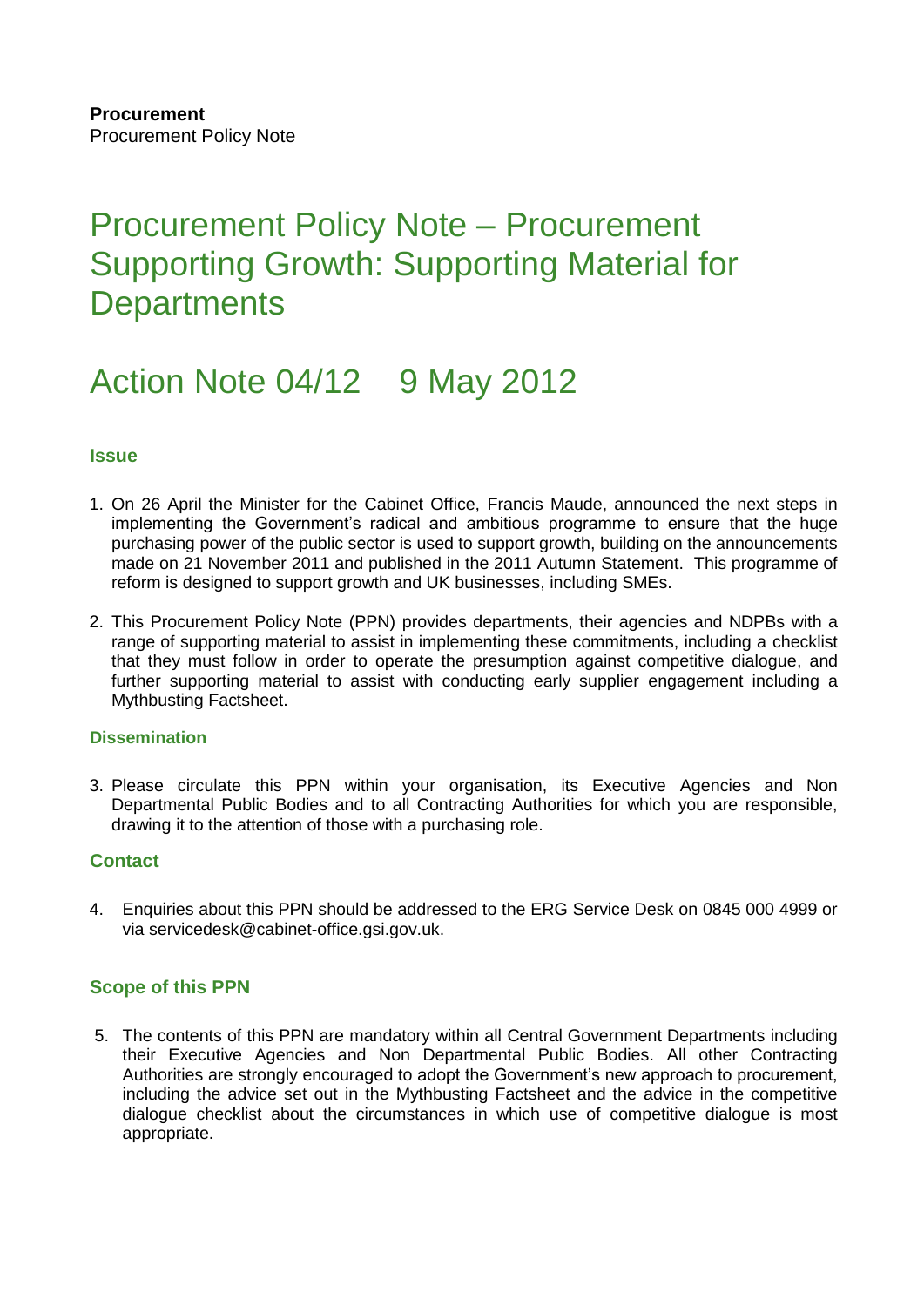# **Background**

- 6. On 21 November 2011 Francis Maude unveiled a [package of measures](http://www.cabinetoffice.gov.uk/news/radical-package-unveiled-support-business-and-promote-growth) to change how Government buys from the private sector, supporting business and promoting economic growth. Measures included:
	- Providing industry with greater visibility of Government demand through publishing rolling pipelines of upcoming procurement opportunities and the capabilities needed to deliver them;
	- Adopting an open door policy to enable industry to discuss requirements pre-procurement;  $\bullet$
	- Making it 40% faster to do business with Government through a presumption against the competitive dialogue process except in the most complex procurements and mandating the adoption of lean sourcing principles across central government procurement from January 2012.
	- Taking further steps to open up procurement to SMEs with additional measures being [announced on 9 March 2012.](http://www.cabinetoffice.gov.uk/news/better-deal-smaller-businesses)
- 7. On 26 April 2012, Francis Maude [announced progress](http://www.cabinetoffice.gov.uk/news/70-billion-potential-government-business-published-boost-uk-growth) in delivering this programme of reform including:
	- Publishing the next phase of rolling medium term pipelines of future public procurement on  $\bullet$ [Contracts Finder;](http://www.businesslink.gov.uk/contractsfinder)
	- Publishing plans for strengthening supply chain capabilities, using the current activity in  $\bullet$ construction as an illustration of how pinch points in the supply chain for tunnelling are being addressed;
	- Publishing a **Procurement Pledge** which industry can use to hold government to account  $\bullet$ and to encourage the wider public sector to follow Government's approach.
- 8. In order to succeed, these reforms will need to be embraced across the public sector, and Cabinet Office is publishing the following material to support procurers in delivering reform:
	- A checklist which departments, their agencies and NDPBs must follow in order to  $\bullet$ implement the presumption against competitive dialogue in all but a handful of areas. This includes seeking Departmental Accounting Officer sign off for those rare cases where competitive dialogue is still appropriate - see Annex A;
	- A mythbusting factsheet to give contracting authorities the confidence to talk to suppliers pre-procurement. Early pre-market engagement enables contracting authorities to better define their requirements and reduces their reliance on complex procurement procedures – see Annex B;
	- The LEAN Sourcing Standard Solution has already been published on the [Government](http://procurement.cabinetoffice.gov.uk/)  [Procurement website.](http://procurement.cabinetoffice.gov.uk/) The key principles are attached at Annex C

# **Next Steps**

- 9. These announcements mark the next steps in this radical programme of reform but more remains to be done. New pipeline sectors will be published in the coming months and pipelines already published on Contracts Finder will be updated every 6 months.
- 10. Government recognises that there is already much good practice in wider public sector procurement and is not seeking to mandate this approach outside central Government.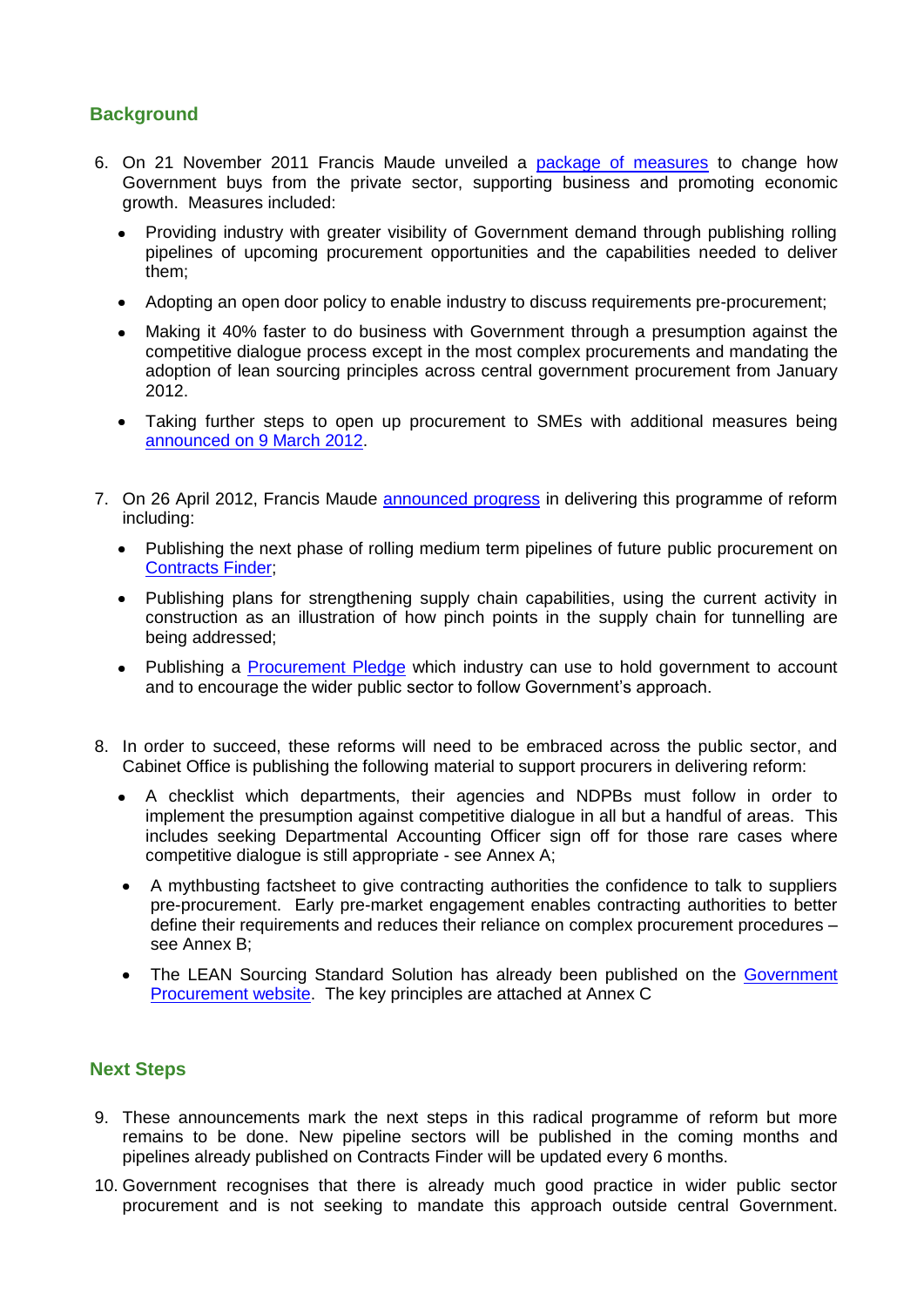However, Government believes that this new approach will stimulate economic growth and will enable all contracting authorities to achieve better vfm through better solutions and more efficient procurement. Government therefore encourages wider public sector organisations to include their pipeline data on Contracts Finder, and to sign up to the Procurement Pledge signalling their support to the Government's new approach by emailing [procurementconcordat@cabinet-office.gsi.gov.uk].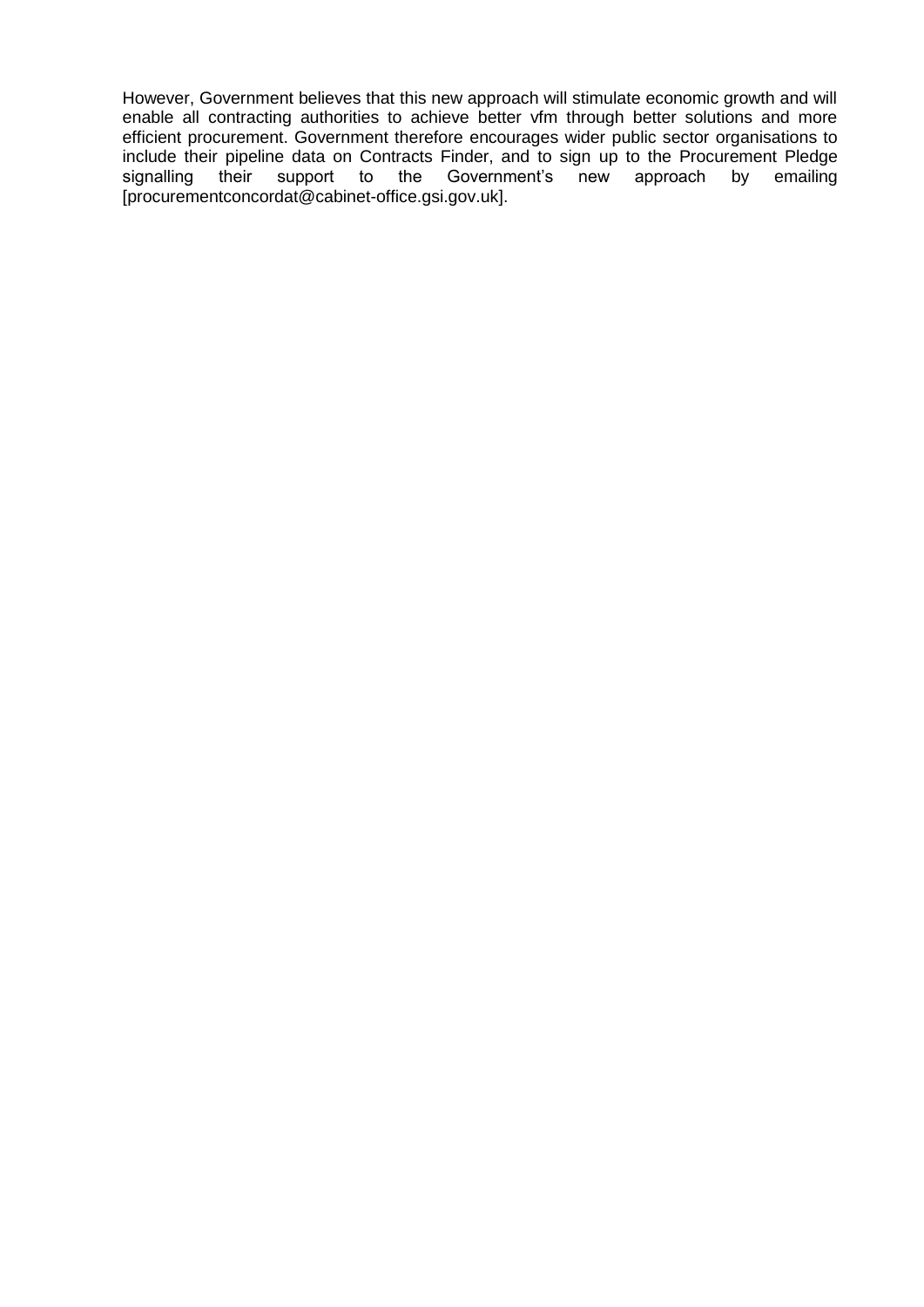# **Annex A: Presumption against Competitive Dialogue**

On 21 November, Francis Maude announced a series of commitments that will see the huge purchasing power of the public sector being used to support growth through publishing pipelines of future procurement opportunities, and earlier supplier dialogue leading to all but the most complex procurements being completed in 120 working days. This builds on Government's radical programme of procurement reform.

One of these announcements was a presumption against the use of the competitive dialogue procedure except where its use can be justified.

The competitive dialogue procedure is designed to be used for particularly complex contracts. Too often, however, public procurers have relied on it as a means of engaging in dialogue with suppliers, instead of engaging in thorough pre-market engagement to understand the market and supplier offerings prior to going to market.

## **The presumption**

If departments, Executive Agencies and Non-Departmental Public Bodies wish to use the competitive dialogue procedure they must seek approval from their Accounting Officers (AOs<sup>1</sup>). AOs may choose to delegate sign off, but they may not delegate it below Commercial Director level and must retain ultimate responsibility for each decision to use competitive dialogue. Where sign off has been delegated by AOs to the Commercial Director and the Commercial Director is absent, approval must be passed up the chain, e.g. to Heads of Finance or Corporate Services, or back to the AO.

In order to sign off the use of competitive dialogue, AOs must satisfy themselves that:

- Commercial teams have conducted extensive pre-market engagement with current and potential suppliers in accordance with lean principles and
- As a result of those discussions, they are still unable to use a less complex procurement procedure and must use competitive dialogue.

AOs should not sign off the use of competitive dialogue if:

- Further pre-market engagement would enable the department, Executive Agency or NDPB to better define its requirement and consequently use a less complex procurement procedure.
- The requirement is not complex.

1

Where the procurement is for a Part B service, a procedure that replicates a competitive dialogue should not be endorsed.

The Competitive Dialogue procedure must only be used for particularly complex contracts where after pre-procurement market engagement, the department, Executive Agency or NDPB is unable to identify the technical means of delivering its requirement and/or the legal/financial make-up of the project.

It must not be used where a department, Executive Agency or NDPB could have established what it wanted to buy through better or more prolonged pre-market engagement, which would allow less complex procurement procedures to be used in order to award the contract.

<sup>&</sup>lt;sup>1</sup> http://www.hm-treasury.gov.uk/psr\_governance\_accountingofficers.htm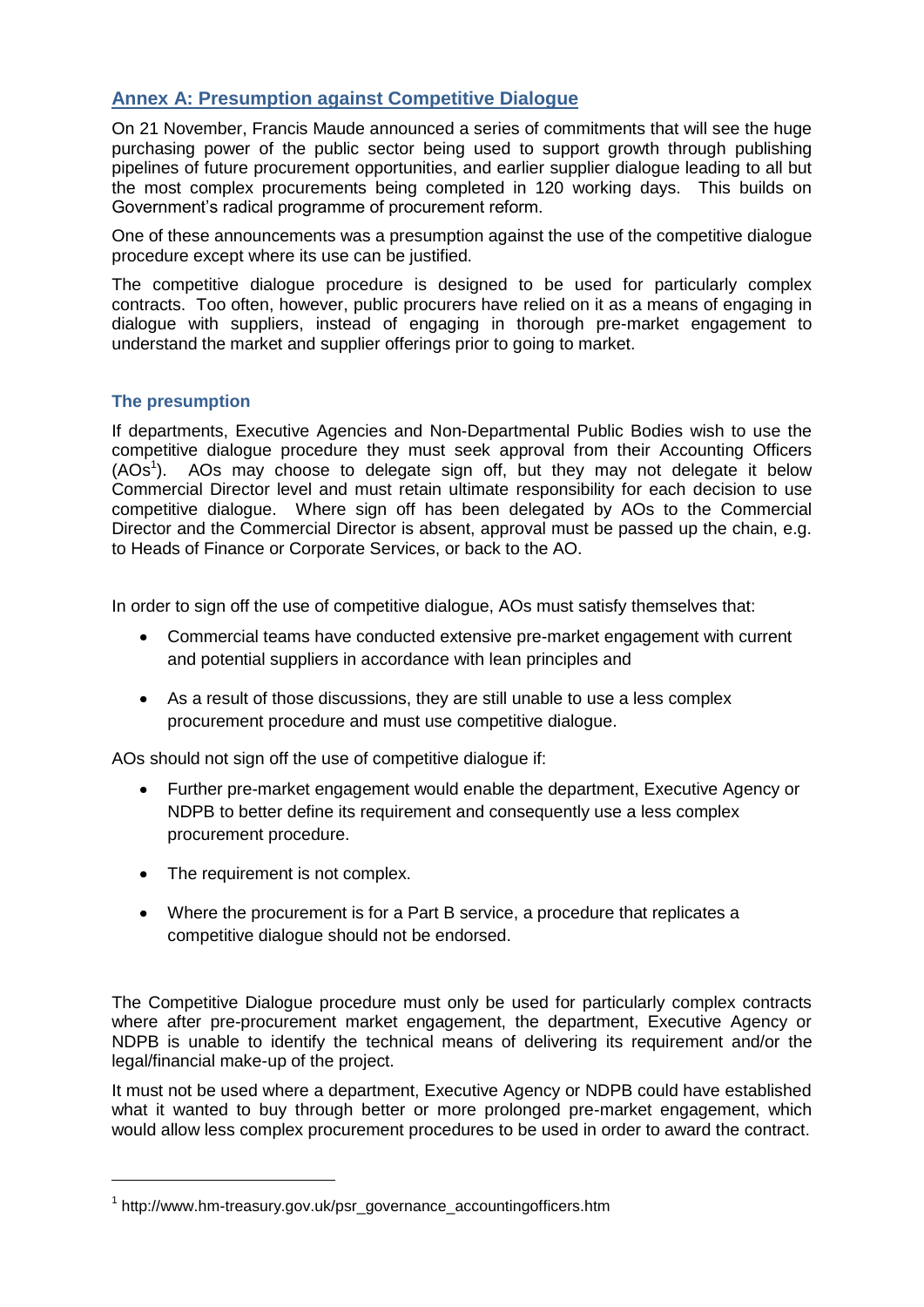Projects for which competitive dialogue might still be suitable include those large and complex procurements that fall outside the 120 working day commitment. In particular, these might include:

- Those with an iterative design element, such as construction or economic infrastructure,
- Those with a private finance element or other form of public private partnership,
- Those that will require some form of planning permission and
- Those where complex commercial arrangements apply, such as joint ventures and mutuals.

A definition of complex procurements falling outside the 120 working day commitment and potentially suitable for procurement via competitive dialogue is attached at Annex A.1.

The presumption against Competitive Dialogue should not result in greater use of the negotiated procedure, apart from under the Defence and Security Public Contracts Regulations where there is recognition that the negotiated procedure is uniquely suited to the defence and security sectors.

Cabinet Office will monitor and report on the use of the competitive dialogue procedure by departments, Executive Agencies and NDPBs, collecting data from Tenders Electronic Daily, which departments will be required to validate.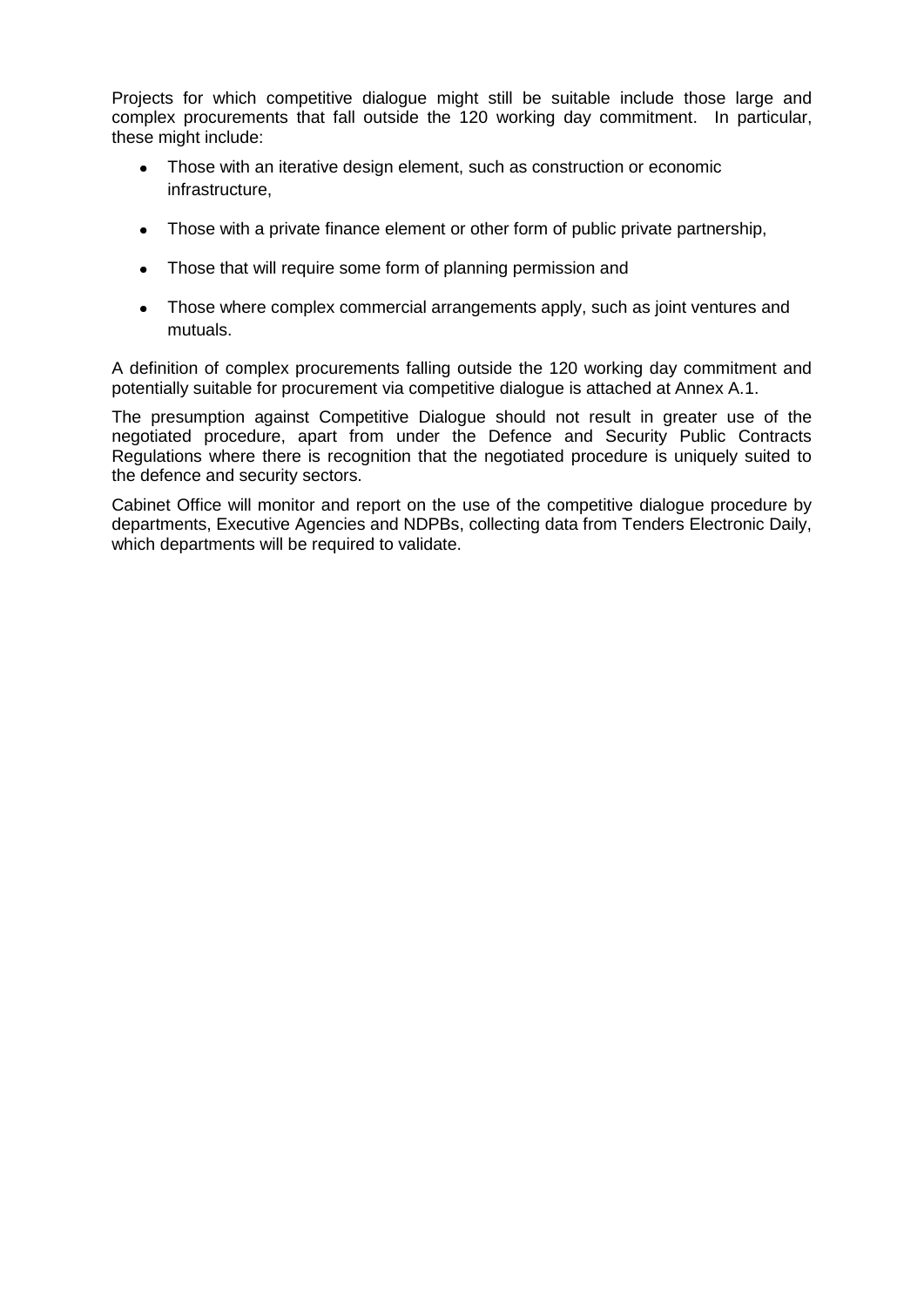## **Annex A.1 – Definition of complex procurements that will not achieve 120 working days (OJEU to Award)**

The list below is not exhaustive. Neither would we necessarily expect all procurements in these categories to take more than 120 working days. But for all procurements we would expect to see the application of Lean principles and consequent reductions in timescales.

#### **Construction and infrastructure procurements**

- i. Extended timescales are required for suppliers to build robust supply chains, which requires significant investment and, for major schemes, can run into £millions. Whilst discussions do take place between the parties in advance of the formal procurement process, Tier 1 suppliers are unlikely to risk the significant bid investment costs to set up Special Purpose Vehicles (SPVs), for example, prior to a formal procurement process.
- ii. In order to build their supply chains, Tier 1 suppliers seek market responses to a series of design and build packages, which means timescales are extended whilst these packages are agreed.
- iii. Procurement of rail franchises and rolling stock involve large scale investment by suppliers in new design and innovation in service provision, which will extend timelines beyond 120 working days in order that suppliers have sufficient time to make investment decisions against the level of risk they are prepared to take. These decisions are unlikely to be made outside a formal procurement process because the investment risk is too high.
- iv. Independent risk assessments of design solution, operating plans, and safety aspects are required to provide Government with the necessary assurance that bidder proposals are fit for purpose. These assessments cannot be made until the formal bid proposals have been submitted by the supplier and so cannot be conducted prior to the formal procurement process.
- v. Timelines will be extended where lengthy planning and design elements are required at key stages of a procurement, for example, where contractor input is required to support town planning, environmental impact assessment, or other statutory processes.

## **Private Finance**

vi. Financiers require sufficient time within the OJEU to Award process to conduct their own analysis and to complete the financial negotiations, and will expect to do this within the formal commitment of a procurement process.

#### **New models**

vii. Setting up new models, such as mutuals or joint ventures, may involve TUPE transfer where there are statutory due diligence processes, some with fixed timescales for consultation and  $3<sup>rd</sup>$  party input, to be conducted and these cannot all be undertaken prior to the formal procurement process.

#### **Large scale asset disposals**

viii. Procurements involving complex asset disposals where complexity arises from scale (i.e. a high number of assets involved) and geographical spread are unlikely to complete a formal procurement process within 120 working days.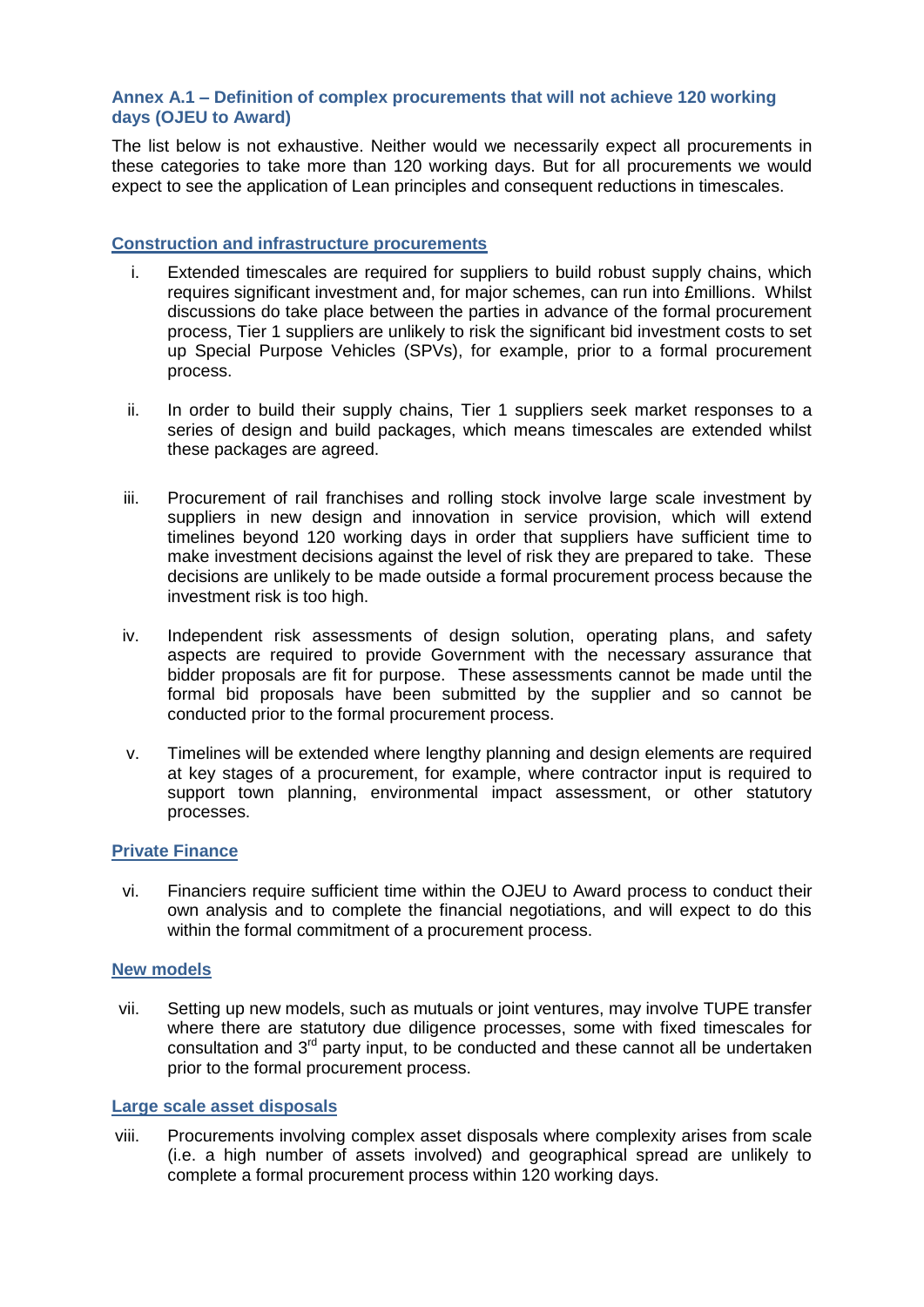#### **Defence procurements**

ix. Technical integration risk determines complexity in defence procurement; for example when integrating new capability with existing command and control systems. Mitigating activities for high levels of integration risks will extend the procurement timelines beyond 120 working days.

#### **Medicine procurements**

x. Procurements which extend beyond the simple purchase of medicines to areas including those where additional services are required as part of a licensing or regulatory framework or pre-licensing product development or agreements that require advanced commitments to production of a medicine where the final formulation of the product cannot be finalised in advance of a disease outbreak.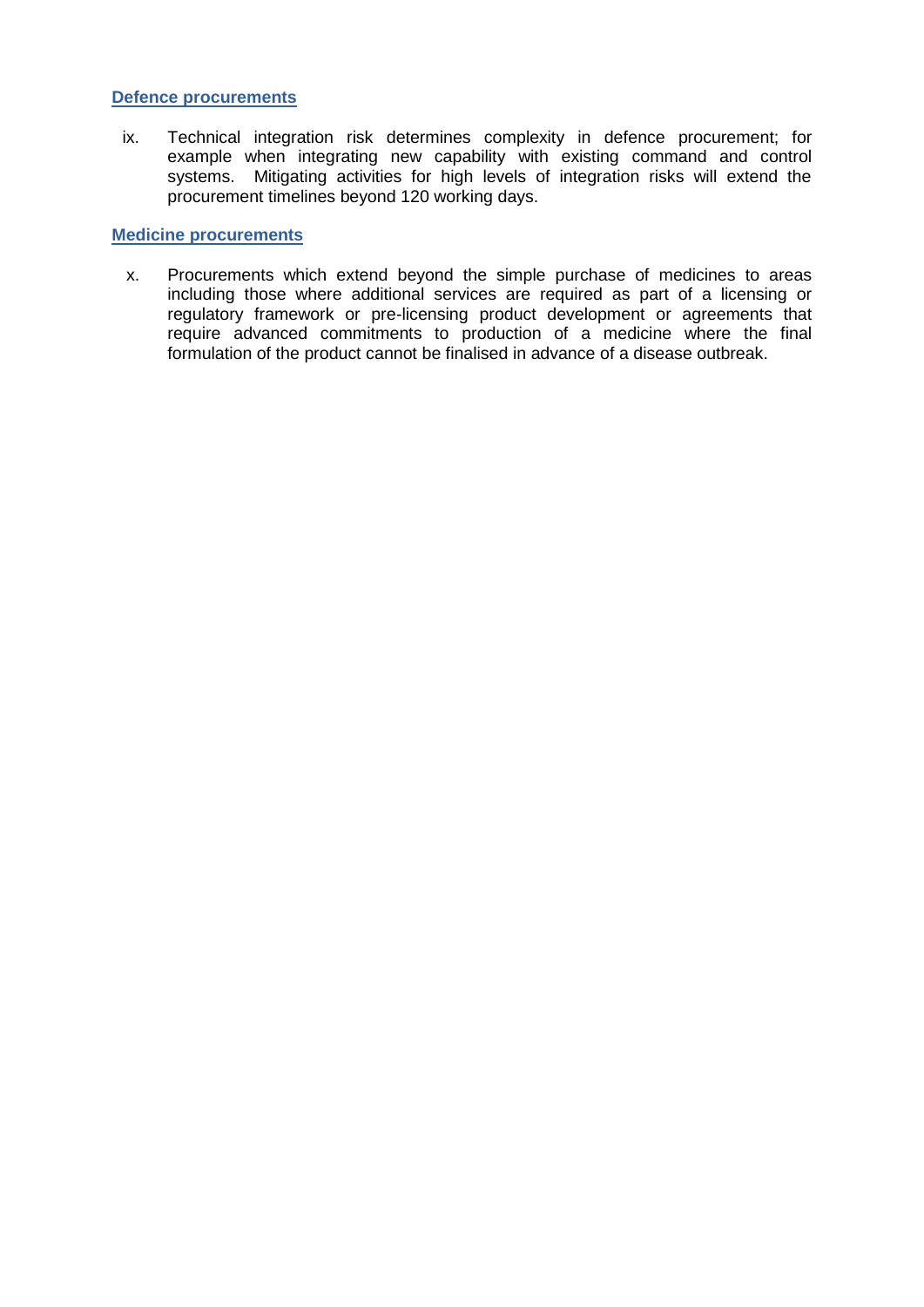#### **Annex B: Pre-Procurement Engagement**

## **Fact: It is not against EU procurement law to talk to potential suppliers before starting the formal procurement process**

Pre-procurement engagement with the market (including talking to potential suppliers) is not prohibited by EU procurement law, nor is it subject to any detailed procedures provided that it does not prevent an effective competition taking place once the procurement has started. In fact, engaging with the market before starting the formal procurement process is best practice and helps to maximise value for money from the resulting procurement.

#### **What is Pre-procurement engagement?**

Pre-procurement engagement describes the range of activities undertaken by the contracting authority to engage the market before starting a procurement process, which may include a technical dialogue to inform a specification.

#### **What are the benefits?**

Both the contracting authority and potential suppliers can benefit from early two-way communication.

Pre-procurement engagement can:

- Help to manage the market through stimulating increased competition which can reduce the dependency on a limited number of suppliers.
- Help to define the requirement by informing the business case and helping to identify or develop the requirements of what is needed. It is much more difficult to change your requirements once the formal procurement process has started without potentially falling foul of the law.
- Help to provide a better understanding of the feasibility of the requirement, the best approach, the capacity of the market to deliver and possible risks involved.
- Reduce procurement timescales by minimising the dialogue needed during the formal procurement process. This will help to complete all but the most complex procurements within of 120 working days (from OJEU to award).
- Minimise the need for using complex and costly procedures such as Competitive Dialogue.
- Encourage a more responsive market by giving the market sufficient time to prepare to meet demand e.g. by ensuring the right skills and resources are in place.
- Provide the market with an opportunity to ask questions/raise queries and any issues addressed at an early stage.

## **When conducting pre-procurement engagement**

**Do:**

- Engage early and widely with the market to give them an opportunity to shape the requirement and get ready to meet the demand.
- Discuss outcomes to inform the specification.
- Ensure that suppliers are aware that any resulting procurement will be conducted competitively.  $\bullet$
- Speak to a proportionate number of potential suppliers in relation to the market size. This will help to ensure that the process is not overburdened by speaking to every conceivable potential supplier.
- Maintain the commercial confidentiality of information received during discussions with potential suppliers in line with applicable laws, such as the Freedom of Information Act.
- Discuss whether splitting a contract into smaller contracts/lots will stimulate greater competition and deliver better value for money or whether this can be achieved through encouraging a more diverse supply chain.
- Discuss with the market how the requirements might be made more exportable overseas for example, through the use of internationally recognised product standards.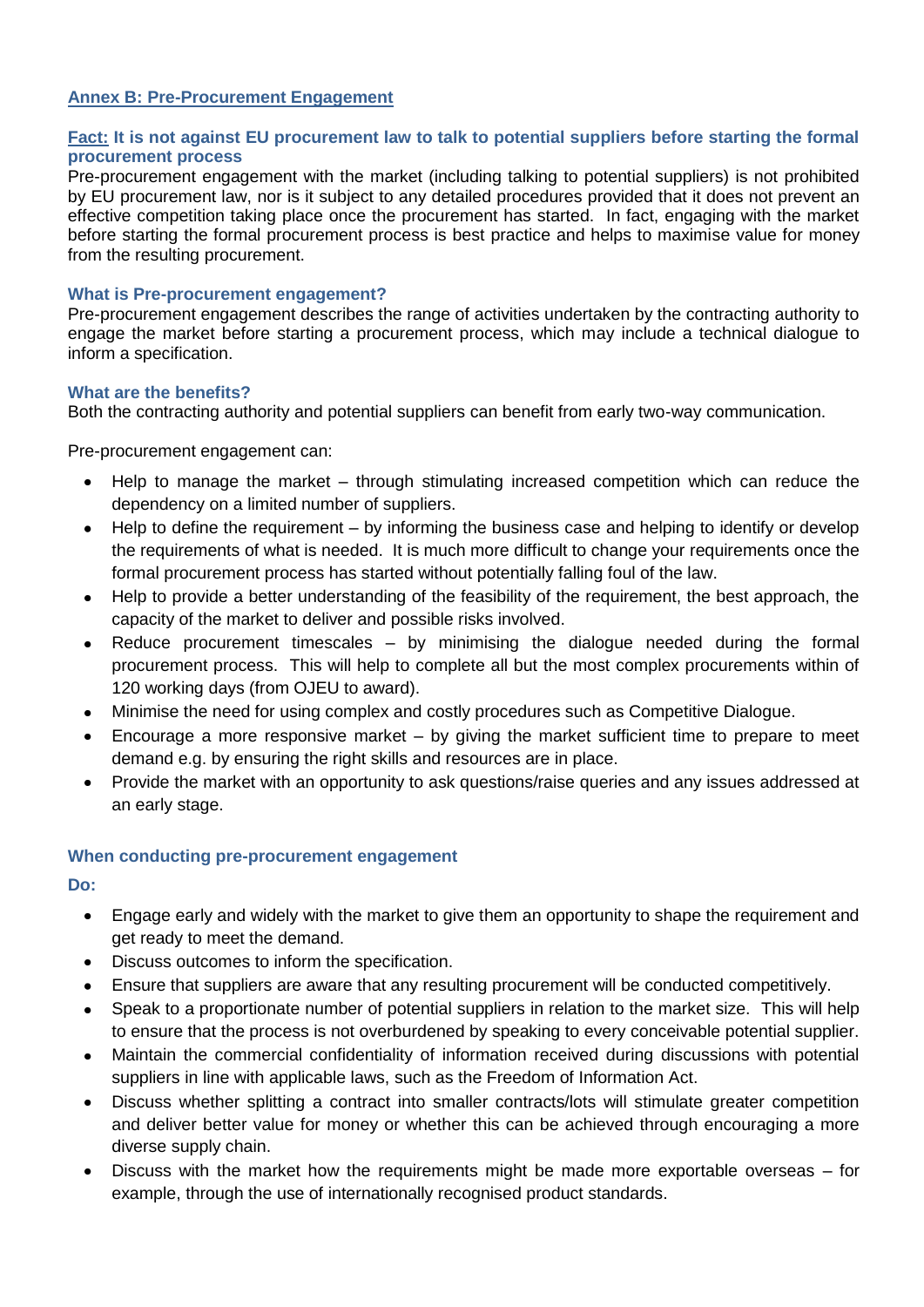Discuss procurement pipelines with the market and the capabilities needed to deliver them.

# **Do Not:**

- Give any one potential supplier an advantage in bidding over another for example, by providing one supplier with substantially more information than another – this could be overcome by publishing all information on your website to ensure equal access.
- As a result of pre-procurement dialogue shape your requirement in favour of any one particular potential supplier.
- Engage in a way that disadvantages any one particular potential supplier or group of potential suppliers – for example, SMEs and mutuals.

# **Methods of engaging with the market:**

There are various ways that contracting authorities can engage with the market pre-procurement. These include, but are not limited to:

- Market Sounding Exercises can include the use of questionnaires or crowd-sourcing. This can be useful in establishing the feasibility, capability, maturity and capacity of the market as a whole.
- Product Surgery where a contracting authority has an idea of what they want to buy, they can hold a product surgery to allow potential suppliers to present possible solutions.
- Issue a Prior Information Note (PIN) to inform the market of your upcoming procurement need and provide an opportunity to seek feedback from potential suppliers. The use of PINs must be in accordance with Regulation 11 of the Public Contracts Regulations and Regulation 14 of the Defence and Security Public Contracts Regulations. Contract Notices or Expressions of Interest for lower value contracts can also be issued on Contracts Finder and published in trade journals.
- Industry Boot Camps (Industry Days) to capture potential suppliers' views on your requirements, including viability and possible delivery options. This can help to stimulate innovative solutions from a diverse range of potential suppliers. This also provides an opportunity for potential suppliers to discuss opportunities with one another (e.g. partnering arrangements, sub-contracting opportunities etc).
- Solutions Exchange From May, a new online tool will help government buyers to engage earlier with potential providers, especially SMEs, by allowing them to put informal postings about what they need to buy in future online and for SMEs and potential providers to respond and explain what they can offer.